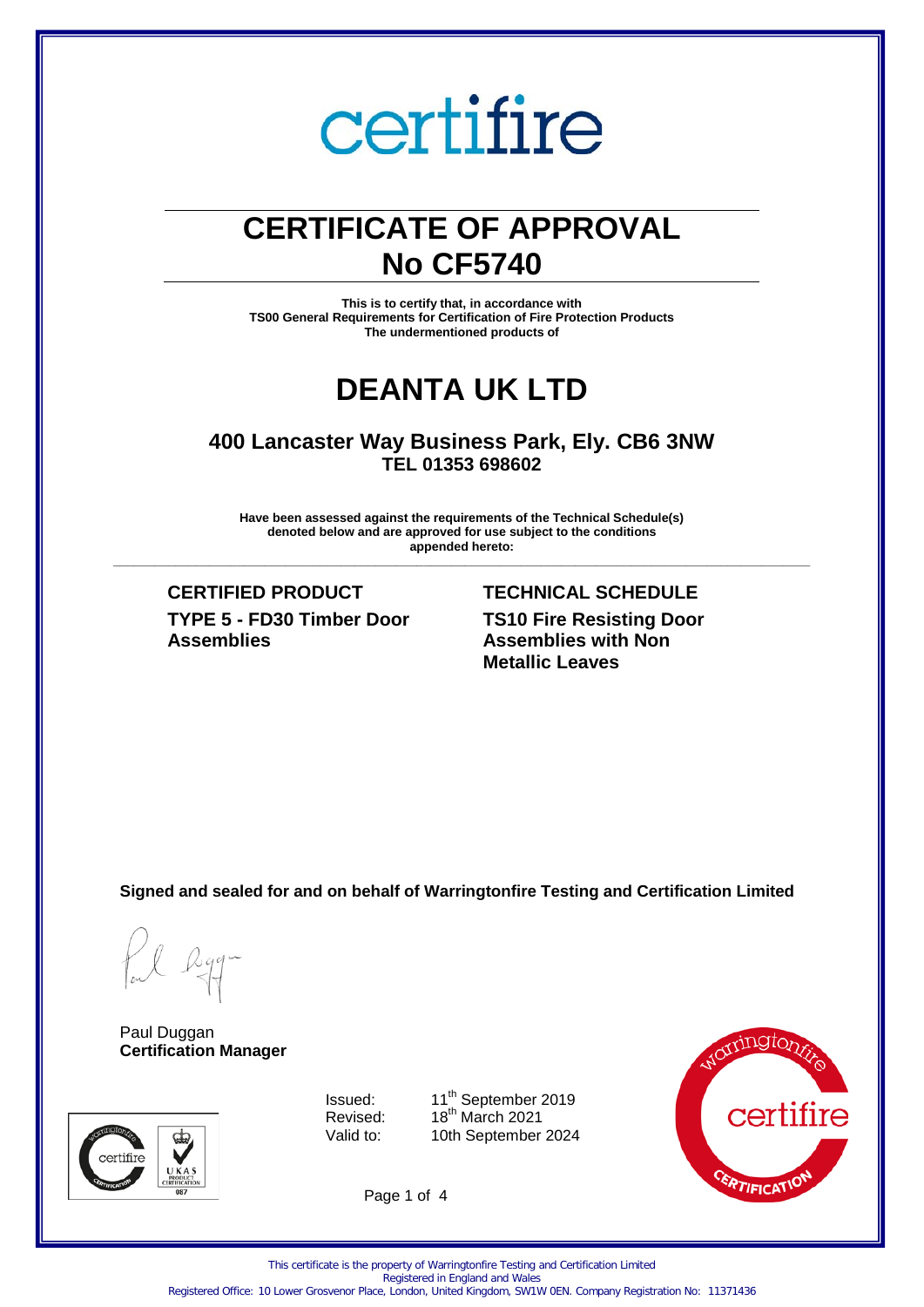

# **CERTIFICATE No CF5740 DEANTA UK LTD**

# **DEANTA UK LTD - TYPE 5 - FD30 TIMBER DOOR ASSEMBLIES**

This approval relates to the use of the above doors in providing fire resistance of 30 minutes insulation (if incorporating not more than 20% of uninsulating glass) and 30 minutes integrity as defined in BS 476: Part 22. Subject to the undermentioned conditions, the doors would be expected to meet the relevant requirements of BS 9999 for FD30 door assemblies when used in accordance with the provisions therein.

- 1. This certification is provided to the client for its own purposes and we cannot opine on whether it will be accepted by Building Control authorities or any other third parties for any purpose.
- 2. The doors are approved on the basis of:
	- i) Initial type testing
	- ii) A design appraisal against TS10
	- iii) Inspection and surveillance of factory production control
	- iv) Certification under a CERTIFIRE approved Quality Management System
	- v) Audit testing in accordance with TS10
- 3. The doors comprise cellulosic cored leaves in various finishes for use with timber-based frames, with intumescent edge seals (ITT FD30).
- 4. This approval is applicable to both complete door assemblies and door leaves. Where the door is not supplied in a fully fitted form it is a condition of this approval that an agreed Data Sheet accompanies the product and is complied with in its entirety. Failure to do so will invalidate this approval and may jeopardise the fire performance of the door.
- 5. This approval is applicable to latched and unlatched, single-acting, single and double-leaf, ITT assemblies with or without overpanels, at leaf dimensions up to those given in Table 1 below:
- 6. Glazing shall only be undertaken by the door manufacturer, or a CERTIFIRE approved Licensed Door Processor, and shall be in accordance with the Data Information Sheet and Construction Specification. No site cutting or glazing of apertures is permitted.

Page 2 of 4 Signed E/318 – J/133

fil egg-

Issued: 11<sup>th</sup> September 2019 Revised: 18<sup>th</sup> March 2021 Valid to: 10<sup>th</sup> September 2024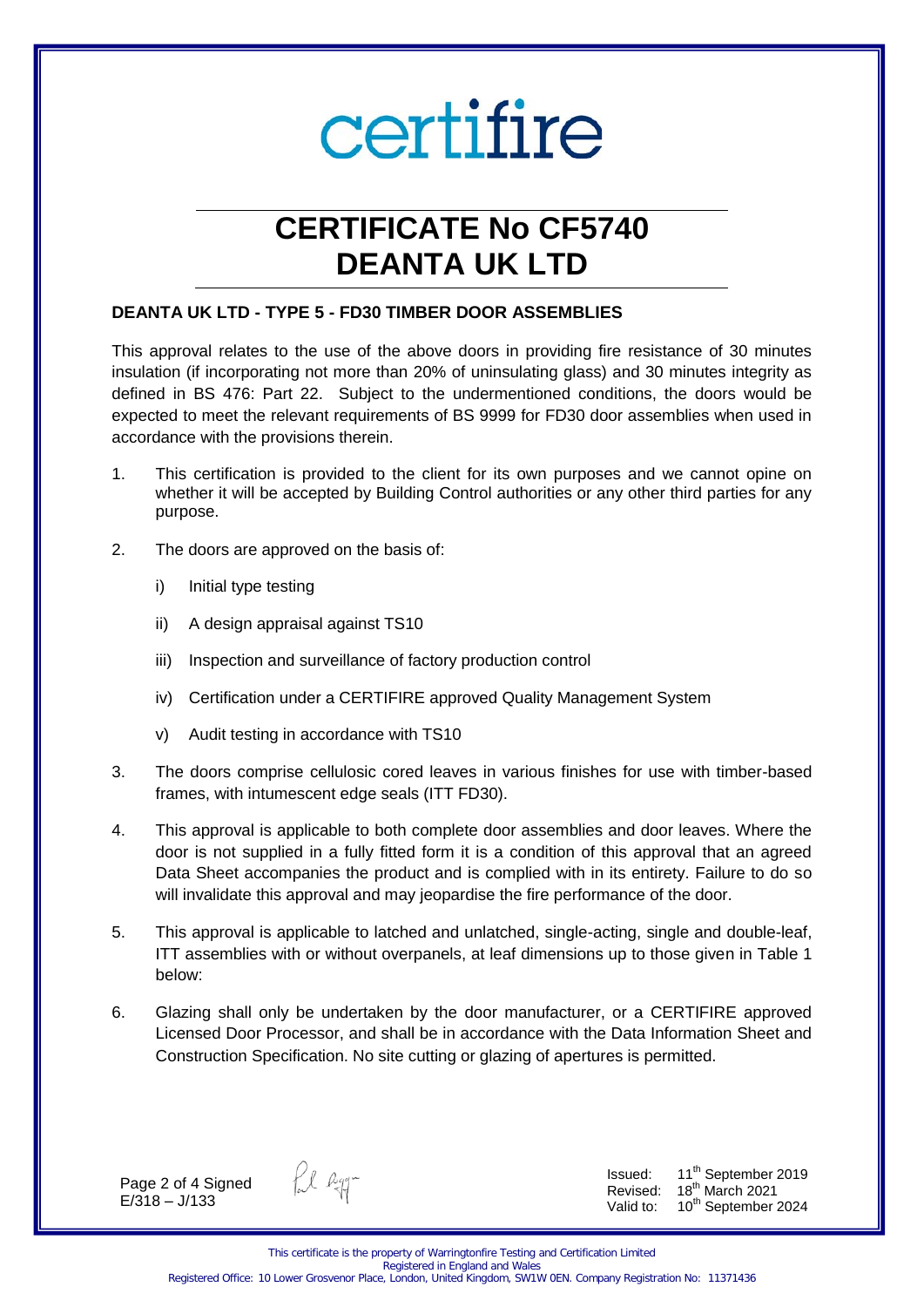# certifire

# **CERTIFICATE No CF5740 DEANTA UK LTD**

# **DEANTA UK LTD - TYPE 5 - FD30 TIMBER DOOR ASSEMBLIES**

| Door assembly configuration | <b>Maximum Height (mm)</b> | <b>Maximum Width (mm)</b> | Area $(m^2)$ |
|-----------------------------|----------------------------|---------------------------|--------------|
| <b>Intumescent Option 1</b> |                            |                           |              |
| Single-Acting, Single-Leaf  | 2900                       | 1350                      |              |
| Latched / Unlatched         | (at 1350 wide)             | (at 2900 high)            | 3.92         |
| <b>Timber-based Frame</b>   |                            |                           |              |
| <b>Intumescent Option 2</b> |                            |                           |              |
| Single-Acting, Single-Leaf  | 2427                       | 1113                      | 2.67         |
| Latched / Unlatched         | (at 1100 wide)             | (at 2400 high)            |              |
| <b>Timber-based Frame</b>   |                            |                           |              |
| <b>Intumescent Option 3</b> |                            |                           |              |
| Single-Acting, Double-Leaf  | 2480                       | 1033                      | 2.48         |
| Latched / Unlatched         | (at 1000 wide)             | (at 2400 high)            |              |
| <b>Timber-based Frame</b>   |                            |                           |              |
| <b>Intumescent Option 4</b> |                            |                           |              |
| Single-Acting, Double-Leaf  | 2141                       | 968                       | 2.03         |
| Latched / Unlatched         | (at 950 wide)              | (at 2101 high)            |              |
| <b>Timber-based Frame</b>   |                            |                           |              |
| <b>Intumescent Option 5</b> |                            |                           |              |
| Single-Acting, Single-Leaf  | 2086                       | 949                       | 1.936        |
| Latched / Unlatched         | (at 928 wide)              | (at 2040 high)            |              |
| <b>Timber-based Frame</b>   |                            |                           |              |

# **Table 1**

*Note: Under no circumstances must the maximum height, maximum width or maximum area be exceeded without separate CERTIFIRE approval.* 

- 7. Hardware items, including closing devices and intumescent fire seals, shall be as specified in the Data Sheet.
- 8. The door assembly shall be mechanically fixed to wall constructions having a fire resistance of at least 30 minutes.
- 9. Labels to the CERTIFIRE design, or approved by CERTIFIRE, referencing CERTIFIRE and CERTIFIRE Ref. No. CF 5740 and FD30 classifications resistance shall be affixed to each door in the prescribed position.

Page 3 of 4 Signed  $E/318 - J/133$ 

fil egg-

Issued:  $11^{th}$  September 2019 Revised: 18<sup>th</sup> March 2021 Valid to: 10<sup>th</sup> September 2024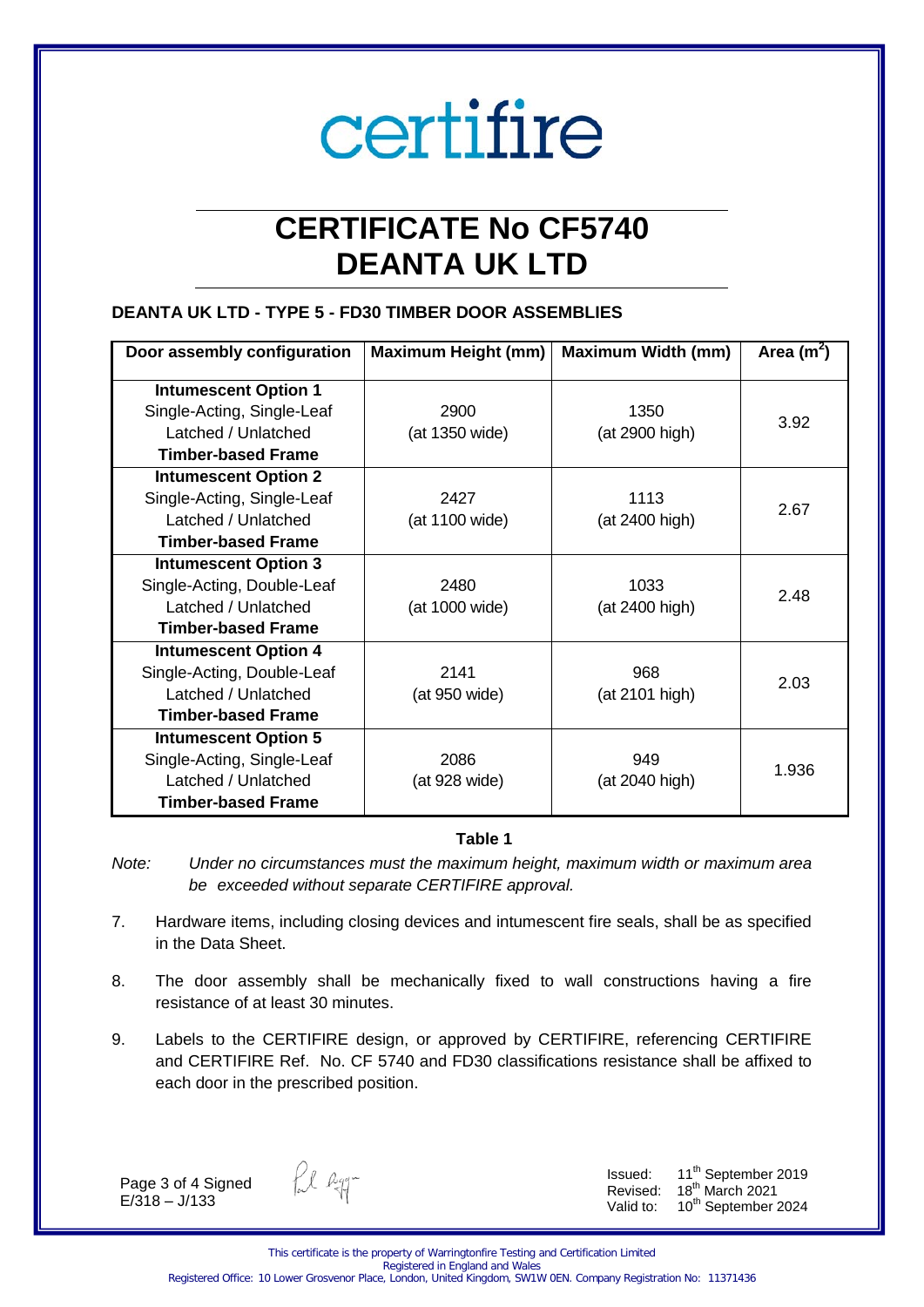

# **CERTIFICATE No CF5740 DEANTA UK LTD**

10.

# **DEANTA UK LTD - TYPE 5 - FD30 TIMBER DOOR ASSEMBLIES**

11. This approval relates to on-going production. The product and/or its immediate packaging is identified with the manufacturer's name, the product name or number, the CERTIFIRE name or name and mark, together with the CERTIFIRE certificate number and application when appropriate.

Page 4 of 4 Signed  $E/318 - J/133$ 

fil agg-

Issued: 11<sup>th</sup> September 2019 Revised:  $18<sup>th</sup>$  March 2021 Valid to: 10<sup>th</sup> September 2024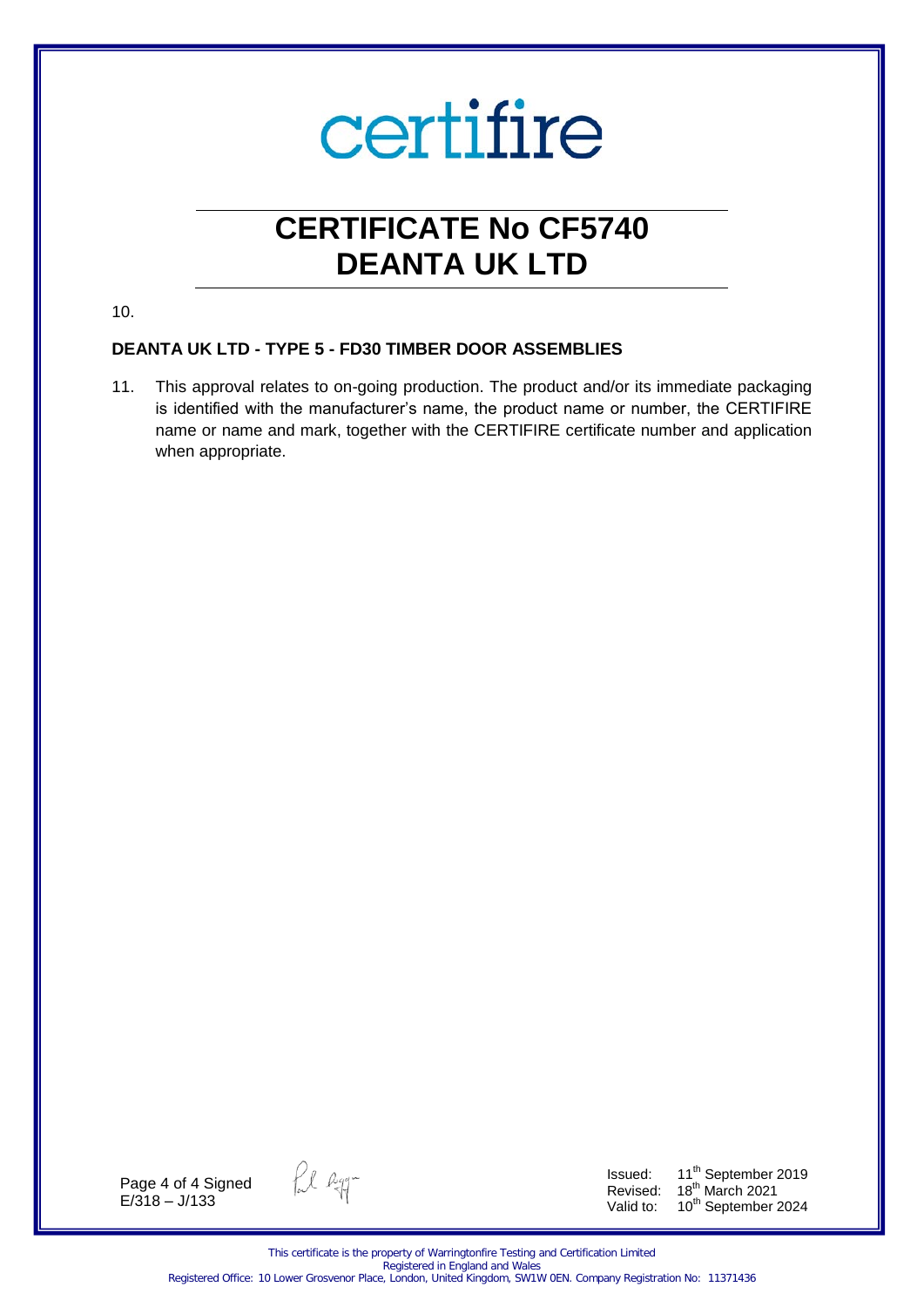# **DEANTA UK LTD - TYPE 5 - FD30 TIMBER DOOR ASSEMBLIES CF5740 DATA SHEET**

# **1. General**

This door leaf has been fire tested and is certified by CERTIFIRE as being capable of providing fire resistance of 30 minutes integrity and 30 minutes insulation (if incorporating not more than 20% of uninsulated glass) as defined in BS 476: Part 22, when installed in accordance with the following conditions. Subject to these, the door will meet the relevant requirements of BS 9999 for FD 30 when used in accordance with the provisions therein.

In recognition of this, the leaf carries a prefixed label on the top or hanging edge of the door, issued under the terms of the CERTIFIRE scheme. This label uniquely identifies the door leaf, the manufacture of which complies with a CERTIFIRE approved Quality Management System and is subject to on-going surveillance. This label shall not be removed.

It is emphasised that the certification is conditional upon the following instructions being complied with in their entirety. Failure to do so will invalidate this approval and may jeopardise the fire performance of the door. Door assemblies supplied pre-fitted with components by Deanta UK Ltd may be considered to meet the requirements in respect of those items.

## **2. Door Leaf Dimensions**

This approval is applicable to single-action, single and double-leaf, latched and unlatched, assemblies at leaf dimensions up to those detailed within Table 1 below:

| Door assembly configuration | <b>Maximum Height (mm)</b> | <b>Maximum Width (mm)</b> | Area $(m^2)$ |
|-----------------------------|----------------------------|---------------------------|--------------|
| <b>Intumescent Option 1</b> |                            |                           |              |
| Single-Acting, Single-Leaf  | 2900                       | 1350                      |              |
| Latched / Unlatched         | (at 1350 wide)             | (at 2900 high)            | 3.92         |
| <b>Timber-based Frame</b>   |                            |                           |              |
| <b>Intumescent Option 2</b> |                            |                           |              |
| Single-Acting, Single-Leaf  | 2427                       | 1113                      | 2.67         |
| Latched / Unlatched         | (at 1100 wide)             | (at 2400 high)            |              |
| <b>Timber-based Frame</b>   |                            |                           |              |
| <b>Intumescent Option 3</b> |                            |                           |              |
| Single-Acting, Double-Leaf  | 2480                       | 1033                      | 2.48         |
| Latched / Unlatched         | (at 1000 wide)             | (at 2400 high)            |              |
| <b>Timber-based Frame</b>   |                            |                           |              |
| <b>Intumescent Option 4</b> |                            |                           |              |
| Single-Acting, Double-Leaf  | 2141                       | 968                       | 2.03         |
| Latched / Unlatched         | (at 950 wide)              | (at 2101 high)            |              |
| <b>Timber-based Frame</b>   |                            |                           |              |
| <b>Intumescent Option 5</b> |                            |                           |              |
| Single-Acting, Single-Leaf  | 2086                       | 949                       | 1.936        |
| Latched / Unlatched         | (at 928 wide)              | (at 2040 high)            |              |
| <b>Timber-based Frame</b>   |                            |                           |              |

 $<sup>(1)</sup>$  Under no circumstances must the maximum height, maximum width or maximum area be</sup> exceeded without separate CERTIFIRE approval.

Deanta UK Limited Data Sheet CF5740 Page 1 of 14 March 2021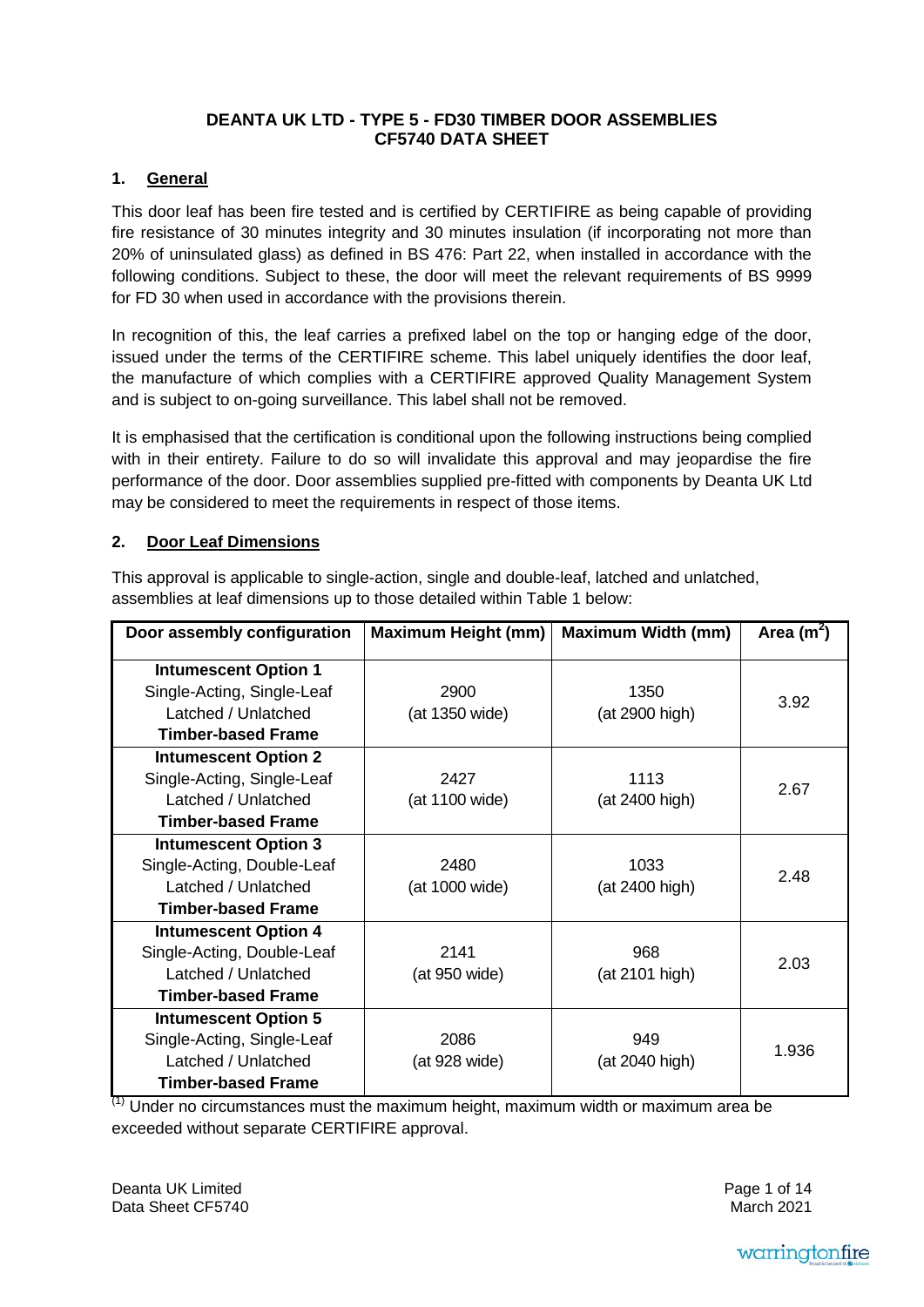$\frac{1}{2}$  $<sup>(2)</sup>$  All timber framed door assembly configurations may incorporate overpanels which include a</sup> transom rail as detailed within data sheet.

# **3. Door Frame**

To be any of the following:-

| Deanta veneered<br>engineered softwood, FR<br>MDF & Plywood frame<br>(Door assemblies<br>including single point<br>locks / latches only) | i) Density:<br>ii) Dimensions:<br>iii) Door Stop:                                                                             | 408 kg/m <sup>3</sup> min (softwood)<br>75 mm by 30 mm min.<br>12 mm deep pinned, screwed, or rebated<br>from solid softwood or hardwood stop(510<br>kg/m <sup>3</sup> min) |  |
|------------------------------------------------------------------------------------------------------------------------------------------|-------------------------------------------------------------------------------------------------------------------------------|-----------------------------------------------------------------------------------------------------------------------------------------------------------------------------|--|
|                                                                                                                                          |                                                                                                                               | Where the stop is rebated from solid the<br>overall frame thickness must be increased<br>by 12 mm to accommodate the 12 mm<br>rebate depth.                                 |  |
| FR MDF<br>(Door assemblies<br>including single point<br>locks / latches only)                                                            | i) Density:<br>ii) Dimensions:<br>iii) Door Stop:                                                                             | 700 kg/m $3$ min<br>75 mm by 25 mm min.<br>12 mm deep pinned, screwed, or rebated<br>from solid softwood or hardwood stop(510<br>$kg/m3$ min)                               |  |
|                                                                                                                                          |                                                                                                                               | Where the stop is rebated from solid the<br>overall frame thickness must be increased<br>by 12 mm to accommodate the 12 mm<br>rebate depth.                                 |  |
| Softwood or Hardwood<br>(Door assemblies<br>including single point<br>locks / latches only)                                              | i) Density:<br>ii) Dimensions:<br>iii) Door Stop:                                                                             | 408 kg/m $3$ min<br>75 mm by 32 mm min.<br>12 mm deep pinned, screwed, or rebated<br>from solid softwood or hardwood (510<br>$kg/m3$ min)                                   |  |
|                                                                                                                                          |                                                                                                                               | Where the stop is rebated from solid the<br>overall frame thickness must be increased<br>by 12 mm to accommodate the 12 mm<br>rebate depth.                                 |  |
| Hardwood - For door<br>assemblies including<br><b>Multipoint locks</b>                                                                   | i) Density:<br>ii) Dimensions:<br>iii) Door Stop:                                                                             | 610 kg/m $3$ min<br>75 mm by 30.5 mm min.<br>12 mm deep pinned, screwed, or rebated<br>from solid hardwood stop (610 kg/m <sup>3</sup> min)                                 |  |
|                                                                                                                                          |                                                                                                                               | Where the stop is rebated from solid the<br>overall frame thickness must be increased<br>by 12 mm to accommodate the 12 mm<br>rebate depth.                                 |  |
| Jointing:                                                                                                                                | Butt joints, mortice and tenon, mitred or half lapped joints<br>with the head screw fixed to the jambs using two steel screws |                                                                                                                                                                             |  |

Deanta UK Limited Data Sheet CF5740

Page 2 of 14 March 2021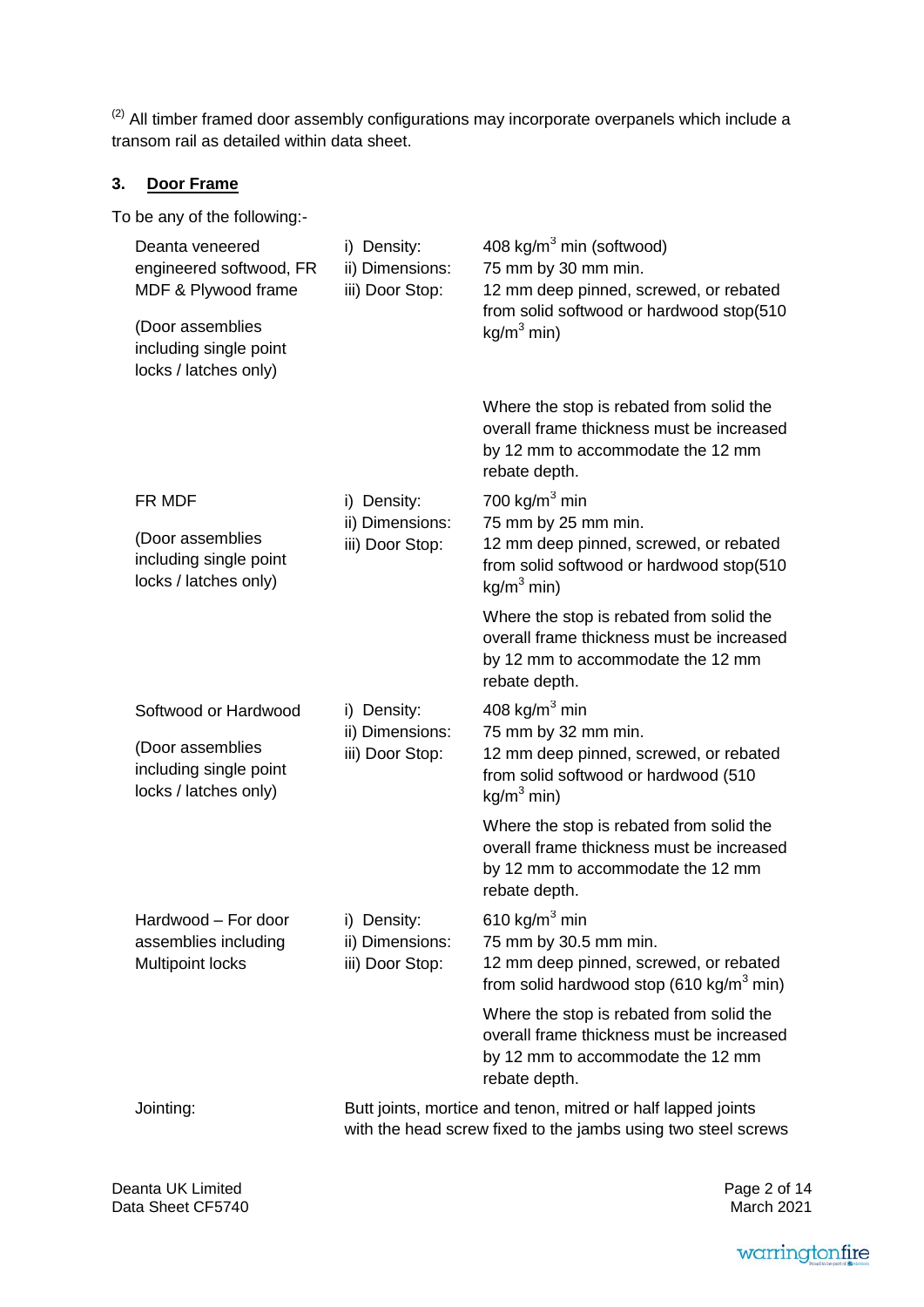Door to frame gaps: Not to exceed 4 mm except at threshold where up to 8 mm is permitted and 4 mm at the meeting stiles

# **4. Overpanels –**

Overpanels may be included up to a maximum height of 1000 mm when used with a transom rail.

Overpanels will include an identical perimeter intumescent fire seals to those included in frame perimeter and a minimum 44 mm thick transom rail (excluding stops).

# **5. Glazed Fanlights**

Any CERTIFIRE approved glazing systems may be used providing the specification and installation details given in the appropriate certification documents are adhered to.

# **6. Supporting Construction**

The door assemblies are approved to be installed in brick, block, masonry, timber or steel stud of minimum thickness 75 mm, providing at least 30 minutes fire resistance. Where stud partitions are used these should be suitably constructed to provide a secure fixing for the door assemblies as recommended by the partition manufacturer.

# **7. Installation**

The opening may be lined with softwood or hardwood which shall be continuous and of minimum width, 75mm. Each door frame jamb to be fixed through to the wall at not less than four points with steel or nylon fixings at maximum 600 mm centres penetrating the wall to at least 50 mm. Architraves are optional with no restrictions on material, size or fixing.

Door assemblies shall be installed as stated in BS 8214. Suitable CERTIFIRE approved lineal gap sealing systems may also be utilised to protect the frame/supporting construction gap, subject to the conditions contained within the relevant certificate.

Additionally the frame/supporting construction gap may be protected by 'Fire and Acoustic Seals Ltd FD60 fire door foam'. In this application the frame/supporting construction gap shall be 3 mm to 6 mm and the minimum frame depth 100 mm. The foam shall fill the entire void for the full frame depth. Additional architrave protection is not required in this application.

The use of third party accredited installers provides a means of ensuring that installations have been conducted by knowledgeable contractors, to appropriate standards, thereby increasing the reliability of the anticipated performance in fire.

Door leaves may be trimmed to fit the frame, providing a minimum lipping thickness of 3 mm is maintained to all edges.

Note that the maximum door to frame and door to threshold gaps specified shall not be exceeded, nor shall the door edge fitted with the CERTIFIRE label be trimmed since removal of the label will invalidate the certification.

The labelled edge may be subjected to minor 'shooting-in', providing the label is not damaged or removed in the process, and the amount of material removed does not exceed that stated previously.

Deanta UK Limited Data Sheet CF5740 Page 3 of 14 March 2021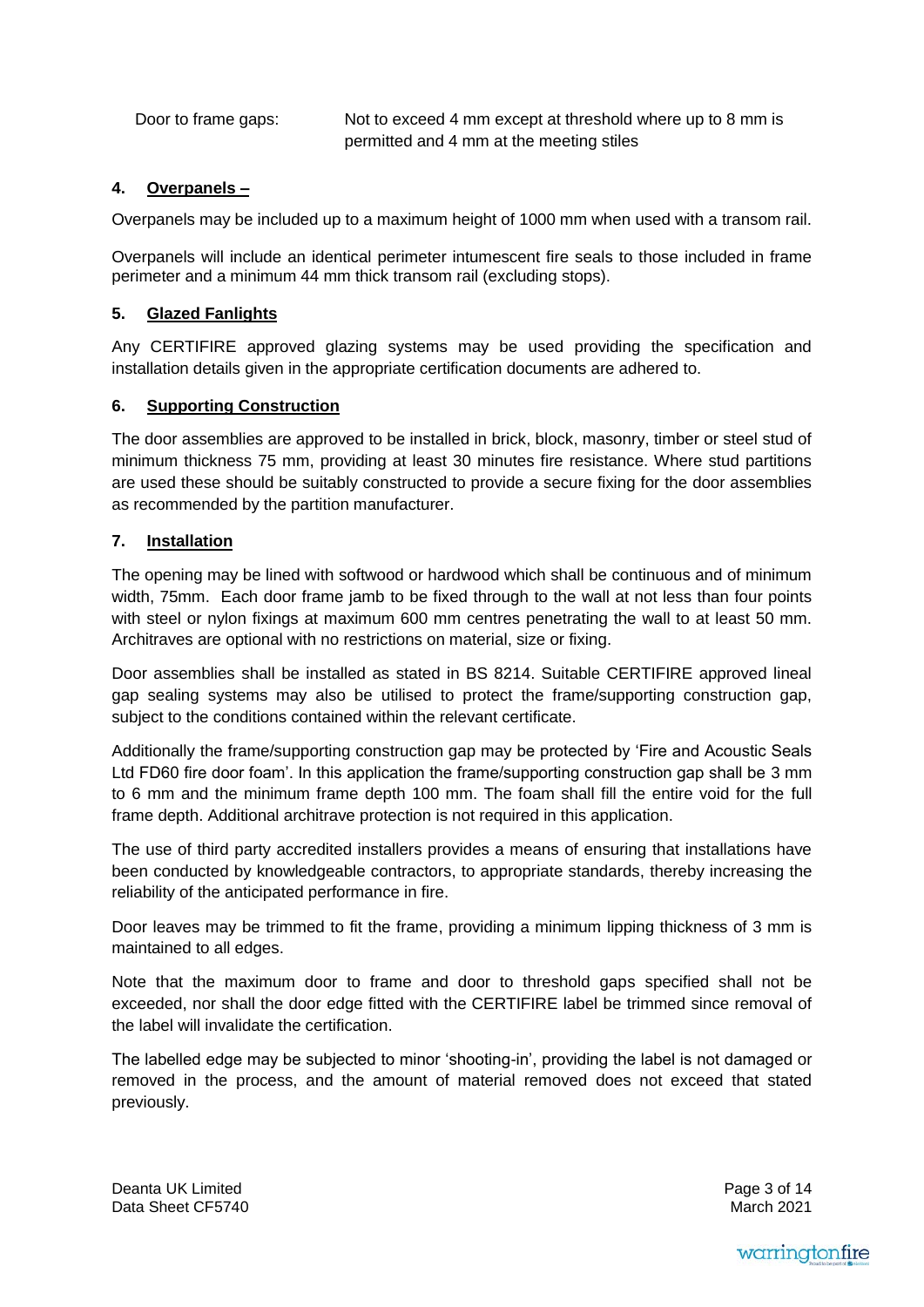# **8. Glazed Apertures**

All apertures to be factory prepared by Deanta UK Ltd, or a CERTIFIRE approved Licensed Door Processor. No site cutting of apertures permitted as this will invalidate the certification.

Deanta UK Limited Data Sheet CF5740 Page 4 of 14 March 2021

warringtonfire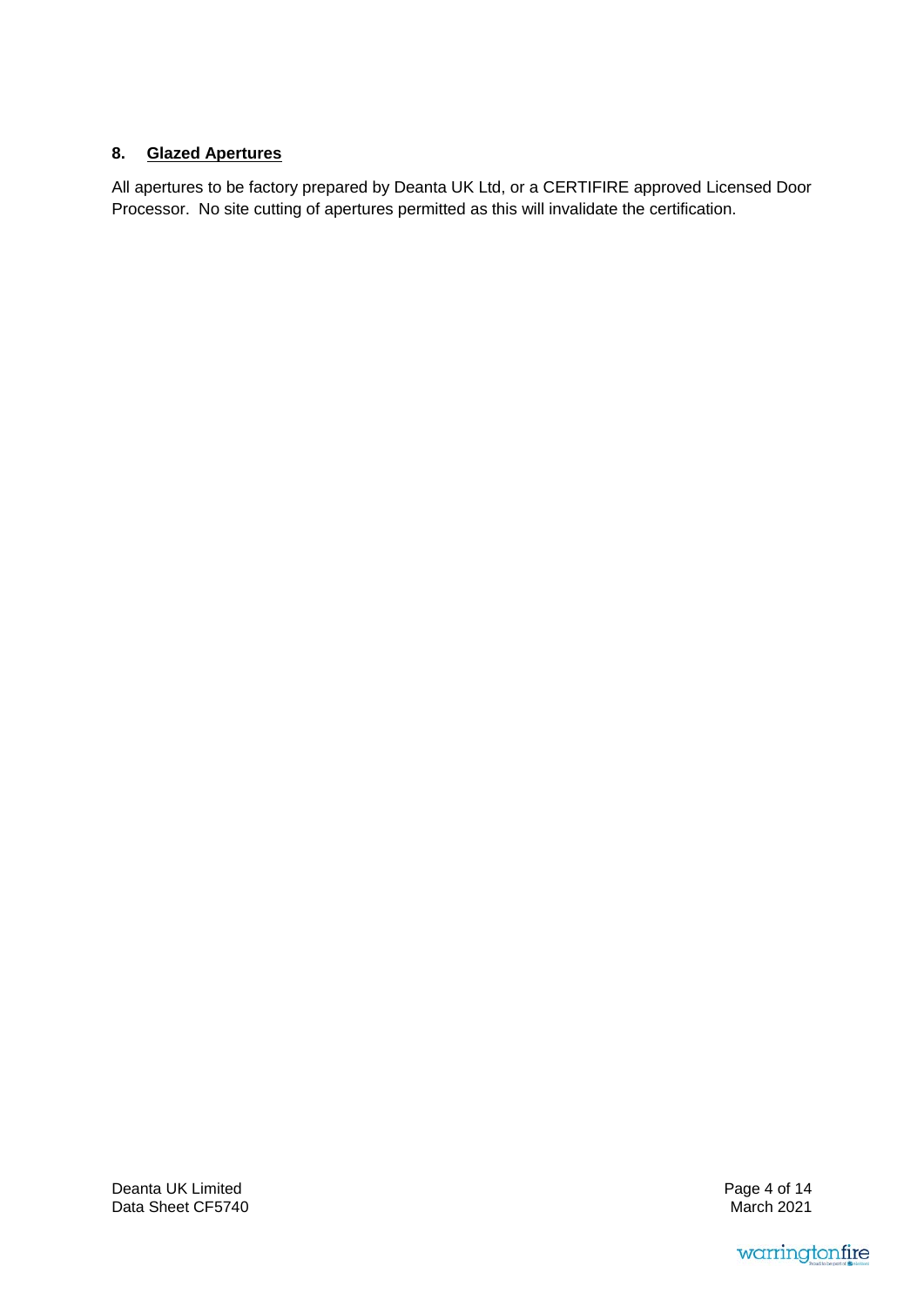Door may incorporate CERTIFIRE approved glazing systems subject to the conditions contained within the relevant CERTIFIRE certificate (e.g. maximum size associated with glass, system, edge cover, aperture lining requirements, etc.), and the maximum pane dimensions given below (whichever is smaller):

Aperture dimensions: Doors may incorporate one or more vision panels to the maximum sizes identified in the table below:

Area: Maximum total glazed area of 1.32  $m^2$  per leaf (cut-out size)

Margins: Minimum 147 mm lock/hanging edge, 128 mm top edge, 47 mm horizontal margin between apertures and minimum 87 mm vertical margin between apertures

| <b>Maximum Permitted Aperture Dimensions</b>                     |                       |      |  |
|------------------------------------------------------------------|-----------------------|------|--|
| Max. Height (mm)   Max. Width (mm)   Max. Area (m <sup>2</sup> ) |                       |      |  |
| 2010<br>(at 657 wide)                                            | 767<br>(at 1723 high) | 1.32 |  |

Hardwood or non-combustible setting blocks will be used to establish the correct edge cover where necessary.

**Non-insulating glasses:** 7 mm thick Pilkington Pyrodur 30-105 glass or other CERTIFIRE approved glass and glazing systems, subject to the conditions of the glass/system certificate.

| <b>Intumescent</b><br><b>System</b>                                               | <b>Bead</b><br><b>Dimensions</b>                                                                                                             | <b>Bead</b><br>Material/<br><b>Density</b> | <b>Fixings</b>                                                                                                                                                                               | Max. Height<br>(mm)   | Max. Width<br>(mm)    | Max.<br>Dia. | Max.<br>Area<br>(m <sup>2</sup> ) |
|-----------------------------------------------------------------------------------|----------------------------------------------------------------------------------------------------------------------------------------------|--------------------------------------------|----------------------------------------------------------------------------------------------------------------------------------------------------------------------------------------------|-----------------------|-----------------------|--------------|-----------------------------------|
| <b>Lorient System</b><br>36 PLUS - No<br>liner                                    | 15 mm high by 17<br>mm wide square<br>flushbead (12 mm<br>$+2/-1$ mm edge<br>cover)                                                          | MDF min<br>700 kg/ $m3$                    | 40 mm long pins or<br>Tacwise air fired<br>brads or No.6 screws.<br>50 mm from each<br>corner and a<br>maximum of 150 mm<br>centres. Fitted at a<br>$35^0$ to the face of the<br>glass       | 2010<br>(at 657 wide) | 767<br>(at 1723 high) | N/A          | 1.32                              |
| <b>Sealmaster</b><br><b>Intumescent</b><br><b>Foam Glazing</b><br>Tape - No liner | 25 mm high by<br>22mm wide<br>square bolection<br>bead with 5 mm x<br>5 mm bolection<br>$(20 \text{ mm} + 2/ - 1 \text{ mm})$<br>edge cover) | Hardwood<br>min<br>640 kg/ $m3$            | 40 mm long pins or<br>Tacwise air fired<br>brads or No.6 screws.<br>50 mm from each<br>corner and a<br>maximum of 100 mm<br>centres. Fitted at a<br>$35^{\circ}$ to the face of the<br>glass | 1927<br>(at 506 wide) | 607<br>(at 1606 high) | N/A          | 0.98                              |

**Insulating glasses:** CERTIFIRE approved glass subject to the conditions of the glass certificate.

Deanta UK Limited Data Sheet CF5740 Page 5 of 14 March 2021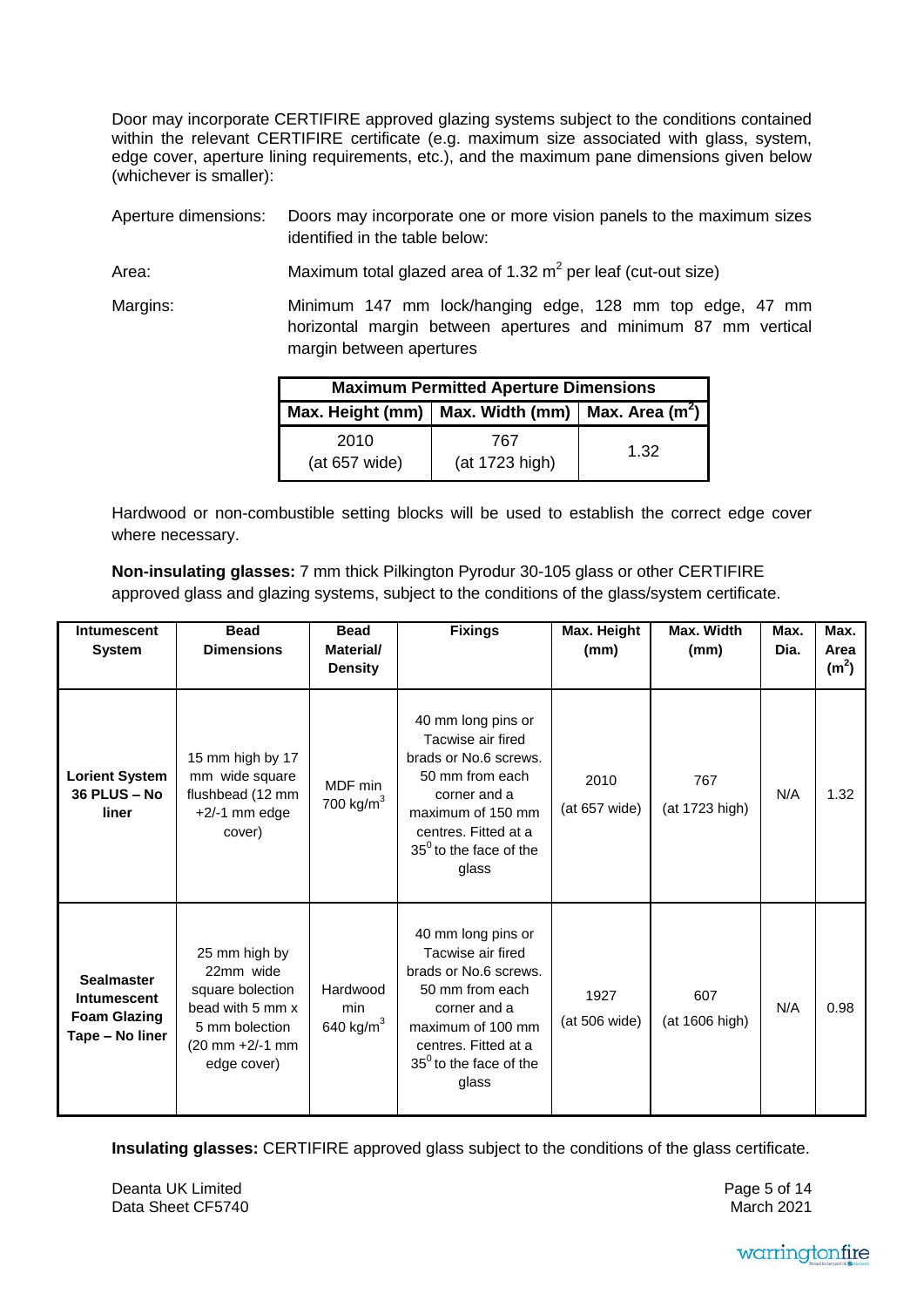# **9. Intumescent Seals**

CERTIFIRE certificated intumescent seals are required to be fitted to these doors as below.

# **For door assemblies to BS476: Part 22 – classified as FD30 – Timber-based Frame**

| Door assembly<br>Configuration*                                                                                    | <b>Frame</b><br>material | <b>Position</b>   | <b>Required Intumescent Protection</b>                                                                                                           |
|--------------------------------------------------------------------------------------------------------------------|--------------------------|-------------------|--------------------------------------------------------------------------------------------------------------------------------------------------|
| <b>Intumescent Option 1</b>                                                                                        |                          |                   | Single 15 mm wide by 4 mm thick Lorient 617                                                                                                      |
| Single-acting,<br>Single-leaf door                                                                                 |                          | Head              | (positioned central to door thickness)                                                                                                           |
| assemblies<br>latched / unlatched<br>Max 2900 mm high<br>and 1350 mm wide<br>(Max $3.92m^2$ )                      | Timber-<br>based         | Vertical<br>edges | Single 15 mm wide by 4 mm thick Lorient 617<br>(positioned central to door thickness)                                                            |
| <b>Intumescent Option 2</b><br>Single-acting,<br>Single-leaf door<br>assemblies                                    | Timber-                  | Head              | Single 15 mm wide by 4 mm thick Pyroplex<br>FO8700 (positioned central to door thickness)                                                        |
| latched / unlatched<br>Max 2427 mm high<br>and 1113 mm wide<br>(Max 2.67 $m^2$ )                                   | based                    | Vertical<br>edges | Single 15 mm wide by 4 mm thick Pyroplex<br>FO8700 (positioned central to door thickness)                                                        |
| <b>Intumescent Option 3</b><br>Single-acting,                                                                      |                          | Head              | Single 15 mm wide by 4 mm thick Lorient 617<br>(positioned central to door thickness)                                                            |
| double-leaf door<br>assemblies<br>latched / unlatched<br>Max 2480 mm high<br>and 1033 mm wide<br>(Max 2.48 $m^2$ ) | Timber-<br>based         | Hanging<br>edges  | Single 15 mm wide by 4 mm thick Lorient 617<br>(positioned central to door thickness)                                                            |
|                                                                                                                    |                          | Meeting<br>edges  | Primary leaf only - 2No. 10 mm by 4 mm thick<br>Lorient LP1004 (positioned 10 mm apart and 7<br>mm from face)                                    |
| <b>Intumescent Option 4</b><br>Single-acting,                                                                      |                          | Head              | Single 15 mm wide by 4 mm thick Lorient 617<br>(positioned central to door thickness)                                                            |
| double-leaf door<br>assemblies                                                                                     | Timber-<br>based         | Hanging<br>edges  | Single 15 mm wide by 4 mm thick Lorient 617<br>(positioned central to door thickness)                                                            |
| latched / unlatched<br>Max 2141 mm high<br>and 968 mm wide<br>(Max 2.03 $m^2$ )                                    |                          | Meeting<br>edges  | Primary and Secondary leaf - Single 15 mm by 4<br>mm thick Lorient 617 in each meeting edge<br>(positioned central to door thickness - opposing) |
| <b>Intumescent Option 5</b><br>Single-acting,<br>Single-leaf door                                                  |                          | Head              | Single 15 mm wide by 4 mm thick Intumescent<br>Seals Ltd Therm-A-Seal (positioned 16 mm from<br>opening face)                                    |
| assemblies<br>latched / unlatched<br>Max 2086 mm high<br>and 949 mm wide<br>(Max 1.936 $m^2$ )                     | Timber-<br>based         | Vertical<br>edges | Single 15 mm wide by 4 mm thick Intumescent<br>Seals Ltd Therm-A-Seal (positioned 16 mm from<br>opening face)                                    |

\*See Table 1 for size restrictions

Deanta UK Limited Data Sheet CF5740 Page 6 of 14 March 2021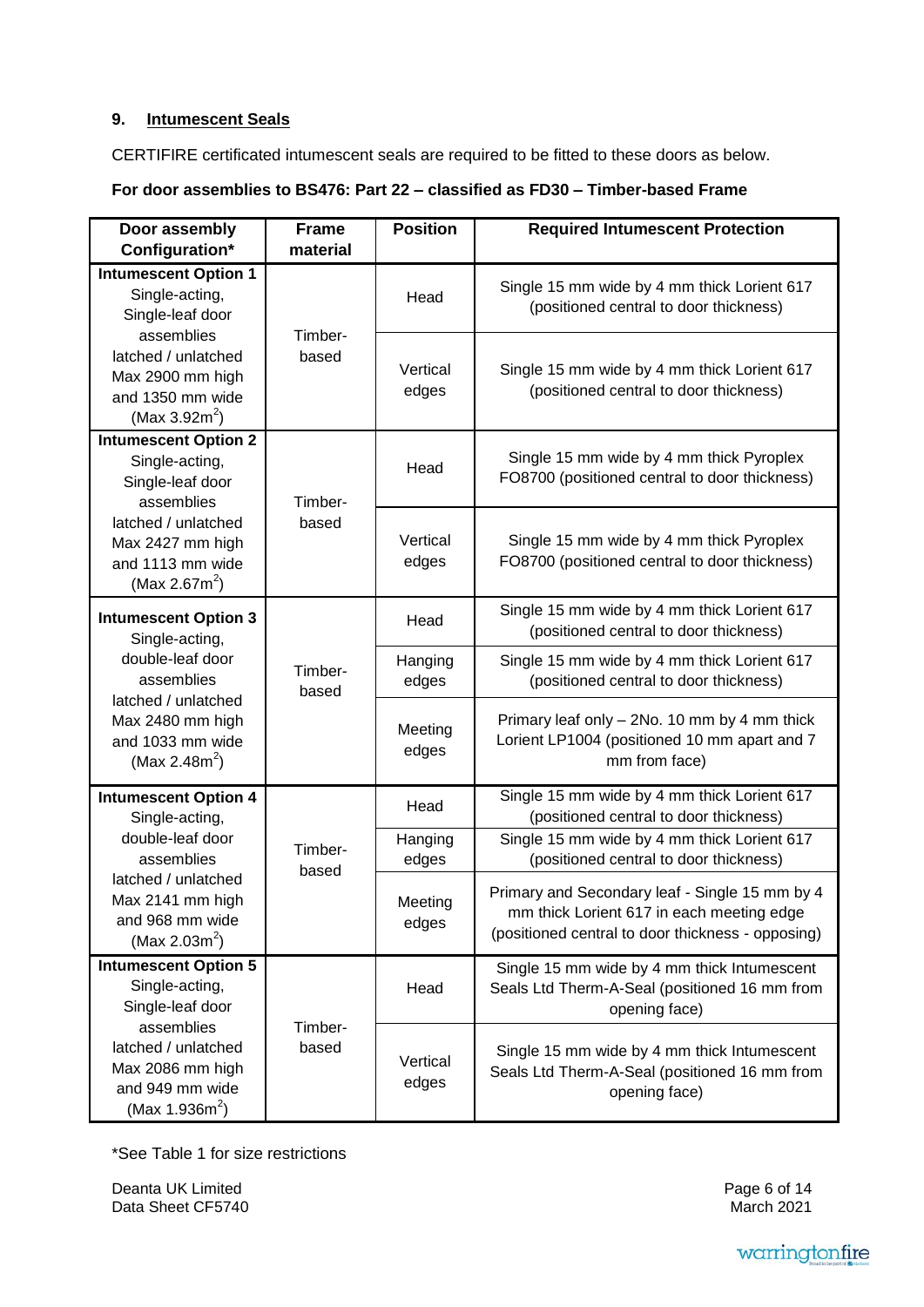Latched or unlatched, single acting, single-leaves with maximum leaf dimensions 2040 mm high by 926 mm wide and of a minimum thickness of (42) mm may utilise alternative Intumescents inline with the relevant CERTIFIRE approval for the proposed intumescent seal. All seals to be CERTIFIRE approved (to Technical Schedule 35).

All other door assembly configurations should include the specific intumescent size type and location as specified within the data sheet.

Smoke seals may be included subject to the conditions contained within the relevant CERTIFIRE certificate for the smoke seal.

## **10. Hinges**

Hinges shall be CE marked against EN 1935 for use on 30 minute timber fire door assemblies and have a grade suitable for the size/weight of door required.

| Number:                  | Minimum 3 No.                                                    |  |  |
|--------------------------|------------------------------------------------------------------|--|--|
| Type:                    | Steel lift off or butt hinges.                                   |  |  |
| Positions:*              | Maximum 200 mm from the top of door to top hinge.                |  |  |
|                          | Maximum 285 mm from the bottom of door to bottom hinge.          |  |  |
|                          | Middle hinges fitted equidistant between the top and bottom      |  |  |
|                          | hinges.                                                          |  |  |
| Dimensions:              | Height: 98 - 122 mm<br>i).                                       |  |  |
|                          | Blade width: 28 - 37 mm<br>ii)                                   |  |  |
|                          | iii) Thickness: $3 \text{ mm } (+/- 0.5 \text{ mm})$             |  |  |
|                          | iv) Knuckle dia.: $13 \text{ mm} (+1 \text{ mm} - 2 \text{ mm})$ |  |  |
| Fixings:                 | Minimum 4No. steel screws, minimum No.8 by 30 mm long.           |  |  |
| Intumescent Protection** | None required.                                                   |  |  |

\* The datum in all cases is the centreline of the hinge.

\*\* The hinge specification above overrides any requirement for additional intumescent identified in the hinge manufacturer's certification providing the hinge specification falls within the parameters identified in the table above, specifically maximum dimensions and material.

Any other CERTIFIRE approved hinge may be fitted, providing the hinge dimension are no greater than 10% in blade width and 25% in blade height from that approved in the table above. Where the Certifire approved hinge exceeds the specification given in the table above, the minimum requirement for intumescent protection to the hinges, by-passing perimeter intumescent, and the material density and thickness for the door and frame elements given in the hinge manufacture's CERTIFIRE certificate shall apply

Any other CERTIFIRE approved hinges may be used, subject to the conditions contained within the relevant certificate.

## **11. Locks and Latches**

Locks / latches are not necessary. When fitted locks / latches shall be CE Marked for use on 30 minute timber fire doors.

Mortice type, automatic (sprung) latch bolt, and knobsets.

Deanta UK Limited Data Sheet CF5740 Page 7 of 14 March 2021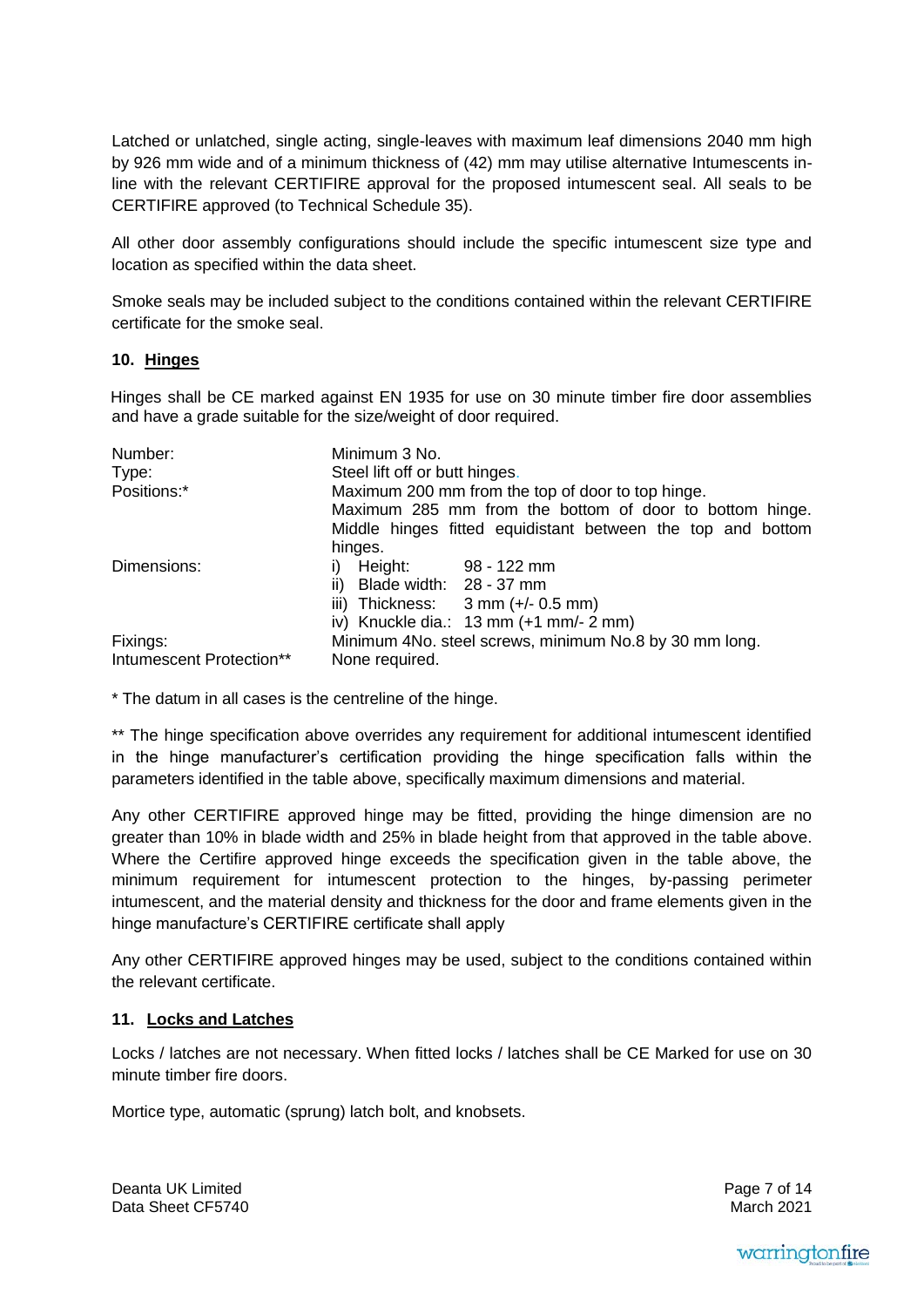# **Single-action, single- leaf doors only:**

# **Upright and tubular mortice locks**

| Max. case dimension:     | 110 mm high by 80 mm deep by 15 mm wide                                                                |
|--------------------------|--------------------------------------------------------------------------------------------------------|
| Max. forend dimension:   | 165 mm high by 27 mm wide                                                                              |
| Max. keep dimension:     | 180 mm high by 30 mm wide (excluding latch plate lip).<br>Keep/strikeplate may include a steel backbox |
| Latchbolt material:      | Brass or material with a melting point $> 800^{\circ}$ C                                               |
| Position:                | Max. 1100 mm from bottom of door to centreline of lockcase                                             |
| Intumescent: protection* | Latch cases, forend and strike plate to be bedded onto 1 mm<br>of Interdens sheet material.            |

# **Alternative - Tubular mortice locks only**

| Max. case dimension:     | 22 mm high by 65 mm deep by 15 mm wide                                                                                                                                                                                                                                                                                      |
|--------------------------|-----------------------------------------------------------------------------------------------------------------------------------------------------------------------------------------------------------------------------------------------------------------------------------------------------------------------------|
| Max. forend dimension:   | 58 mm high by 26 mm wide                                                                                                                                                                                                                                                                                                    |
| Max. keep dimension:     | 57 mm high by 36 mm wide (excluding latch plate lip).<br>Keep/strikeplate                                                                                                                                                                                                                                                   |
| Latchbolt material:      | Brass or material with a melting point $\geq 800^{\circ}$ C                                                                                                                                                                                                                                                                 |
| Position:                | Max. 1100 mm from bottom of door to centreline of lockcase                                                                                                                                                                                                                                                                  |
| Intumescent: protection* | Latch cases, to be wrapped with 2 mm of Intumescent seals<br>Ltd Therm-A-Strip mono ammonium phosphate based<br>intumescent sheet material.                                                                                                                                                                                 |
|                          | Forend bedded onto 2 mm of Intumescent seals Ltd Therm-A-<br>Flex graphite-based intumescent sheet material.                                                                                                                                                                                                                |
|                          | Strike plate to be bedded onto 1 mm of Intumescent seals Ltd<br>Therm-A-Strip mono ammonium phosphate based<br>intumescent sheet material. Additionally 1 mm of Intumescent<br>seals Ltd Therm-A-Flex graphite-based intumescent sheet<br>material shall be included in the base of the integral dust box<br>where present. |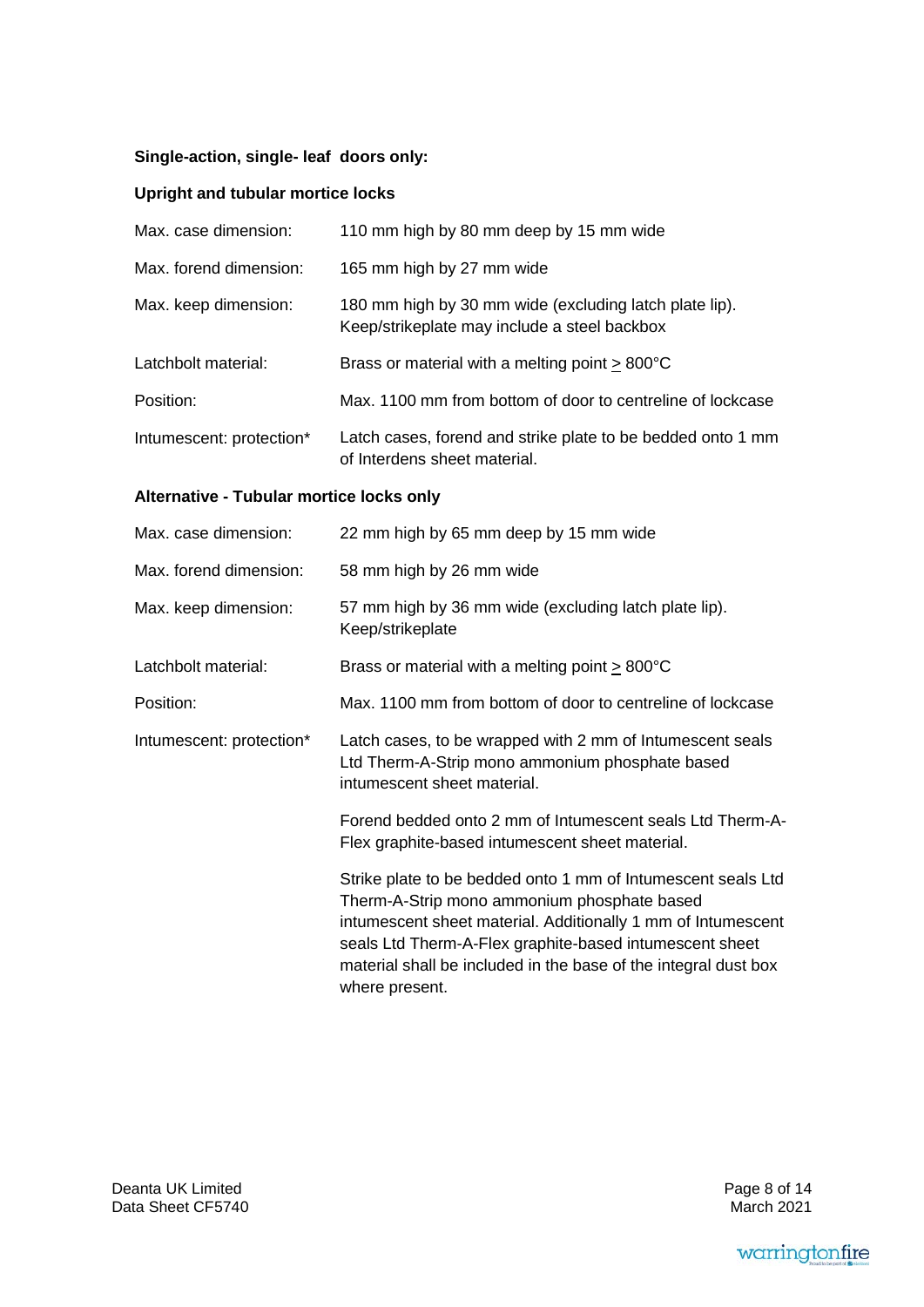## **Single-action, single- leaf & single-action, double- leaf doors:**

| Max. case dimension:     | 110 mm high by 80 mm deep by 15 mm wide                                                     |
|--------------------------|---------------------------------------------------------------------------------------------|
| Max. forend dimension:   | 155 mm high by 22 mm wide                                                                   |
| Max. keep dimension:     | 65 mm high by 25 mm wide (excluding latch plate lip).                                       |
| Latchbolt material:      | Brass or material with a melting point $> 800^{\circ}$ C                                    |
| Position:                | Max. 1100 mm from bottom of door to centreline of lockcase                                  |
| Intumescent: protection* | Latch cases, forend and strike plate to be bedded onto 1 mm<br>of Interdens sheet material. |

*Note: This lock size is only approved for use in single-action, double- leaf doors where the primary leaf incorporates 2No. 10 mm by 4 mm thick Lorient LP1004 (positioned 10 mm apart and 7 mm from face).*

#### **Single-action, single- leaf & single-action, double- leaf doors:**

| Max. case dimension:             | 110 mm high by 80 mm deep by 15 mm wide                                                                                                                                                                                                                          |
|----------------------------------|------------------------------------------------------------------------------------------------------------------------------------------------------------------------------------------------------------------------------------------------------------------|
| Max. forend dimension:           | 60 mm high by 27 mm wide                                                                                                                                                                                                                                         |
| Max. keep dimension:             | 60 mm high by 27 mm wide                                                                                                                                                                                                                                         |
| Latchbolt material:              | Brass or material with a melting point $> 800^{\circ}$ C                                                                                                                                                                                                         |
| Position:                        | Max. 1100 mm from bottom of door to centreline of lockcase                                                                                                                                                                                                       |
| Intumescent: protection<br>$1^*$ | Latch cases, forend and strike plate to be bedded onto 1 mm<br>of Interdens.                                                                                                                                                                                     |
| Intumescent: protection<br>$2^*$ | Latch cases and forend to be bedded onto 0.8 mm and the<br>keep, strike plate bedded on 1 mm Smith & Locke graphite-<br>based sheet material; in addition the base of the latchbolt<br>recess is to include 1 mm Smith & Locke graphite-based<br>sheet material. |

\* This specification overrides any requirement for additional intumescent identified in the lock manufacturer's certification providing the lock/latch specification falls within the parameters identified above, specifically maximum dimensions and material.

Any other CERTIFIRE approved lock/latch may be fitted, providing no lock/strikeplate dimension is more than 25% of that approved in the table above and subject to the conditions contained within the relevant certificate. Where the Certifire approved lock/latch exceeds the specification given in the table above, the minimum requirement for intumescent protection to the locks, latches and strikeplates, by-passing perimeter intumescent, and the material density and thickness for the door and frame elements given in the lock/latch manufacture's CERTIFIRE certificate shall apply.

 Recessing for locks and keeps shall result in a tight fit, allowing for the intumescent protection specified.

Deanta UK Limited Data Sheet CF5740 Page 9 of 14 March 2021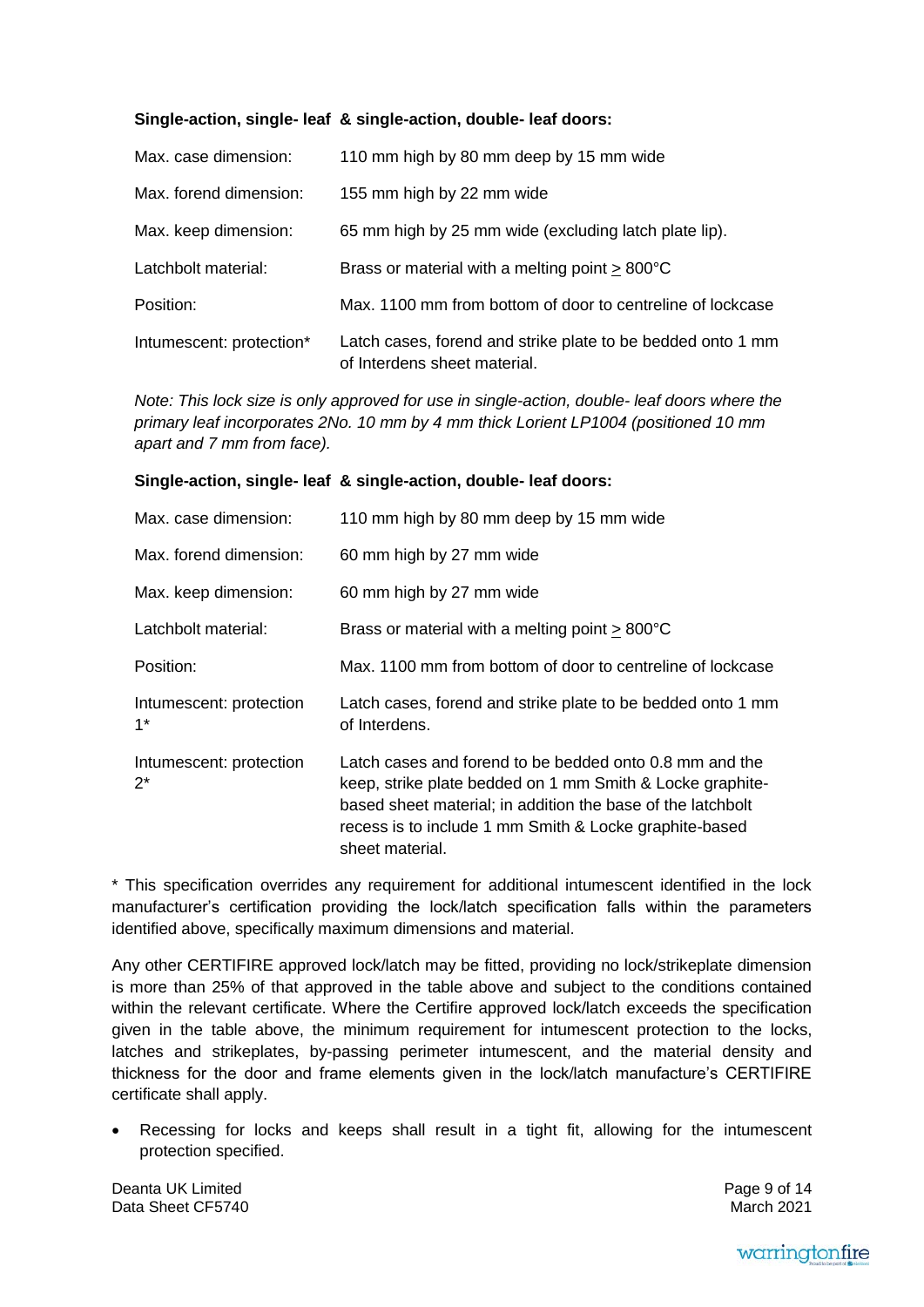- No restriction on type and material of face fixed mechanical lever handles and knobs providing these are wholly surface mounted (with the exception of the spindle and fixing holes) and the spindle hole is a maximum 15 mm in diameter.
- The Euro profile cylinder recess in the door face shall follow the shape of the cylinder and result in a tight fit.
- The use of mechanical locks in conjunction with electromechanical handles must be either CERTIFIRE approved for the application or subject to specific appraisal.

# **11a. Multipoint locks**

# **Yale 3 Deadbolt Lockmaster**

|                            | Single-action, single- leaf doors only                                                                                                                                     |                                                                                                                                                                                                                                                        |  |  |
|----------------------------|----------------------------------------------------------------------------------------------------------------------------------------------------------------------------|--------------------------------------------------------------------------------------------------------------------------------------------------------------------------------------------------------------------------------------------------------|--|--|
|                            |                                                                                                                                                                            | Frames to be Hardwood only; with a minimum density of 610 kg/m <sup>3</sup>                                                                                                                                                                            |  |  |
|                            | Option 1 (Lorient 15 x 4 mm 617 intumescent seals) only                                                                                                                    |                                                                                                                                                                                                                                                        |  |  |
|                            |                                                                                                                                                                            | Multipoint locks are required to be latched at the centre latchbolt only.                                                                                                                                                                              |  |  |
| Dimensions:                | Lock Forend:                                                                                                                                                               | 1770 mm high by 20 mm wide by 3 mm thick                                                                                                                                                                                                               |  |  |
|                            | Centre lock case:                                                                                                                                                          | 200 mm high by 60 mm wide by 14 mm thick                                                                                                                                                                                                               |  |  |
|                            | Top & Bottom Case:                                                                                                                                                         | 120mm high by 40 mm wide by 14 mm thick                                                                                                                                                                                                                |  |  |
|                            | Centre Strike Plate:                                                                                                                                                       | 210 mm high by 20 mm wide (excluding latchbolt lip)<br>by 2.5 mm thick                                                                                                                                                                                 |  |  |
|                            | Top & Bottom Keep:                                                                                                                                                         | 120 mm high by 20 mm wide (excluding latchbolt lip)<br>by 2.5 mm thick                                                                                                                                                                                 |  |  |
| Position:                  | Max. 1050 mm from bottom of door to centreline of the spindle.                                                                                                             |                                                                                                                                                                                                                                                        |  |  |
| Cylinder:                  | Euro profile single cylinder, double cylinder or cylinder / thumbturn CE marked<br>in accordance with BS EN 1303 as suitable for use on FD30 fire resistant<br>assemblies. |                                                                                                                                                                                                                                                        |  |  |
| Intumescent<br>protection: | Centre, Top &<br>Bottom Lock cases:                                                                                                                                        | All 3No lock cases shall incorporate 1 mm thick Lorient<br>Polyproducts MAP to the full face/both sides. In<br>addition 1 mm thick Flexifire graphite sheet material<br>shall be included to the top, bottom and back edge of<br>the all 3 lock cases. |  |  |
|                            | Centre, Top &<br><b>Bottom Keeps:</b>                                                                                                                                      | All keeps to be bedded on 1 mm thick Flexifire graphite<br>sheet material.                                                                                                                                                                             |  |  |

- Recessing for locks and keeps shall result in a tight fit, allowing for the intumescent protection specified.
- No restriction on type and material of face fixed mechanical lever handles and knobs providing these are wholly surface mounted (with the exception of the spindle and fixing holes) and the spindle hole is a maximum 15 mm in diameter.
- The Euro profile cylinder recess in the door face shall follow the shape of the cylinder and result in a tight fit.

# **12. Self-Closing Devices**

Deanta UK Limited Data Sheet CF5740 Page 10 of 14 March 2021 All doors are required to be fitted with a CERTIFIRE certificated self-closing device. The exceptions are doors kept locked shut such as service access doors. Note: closers with mechanical hold-open mechanisms are not permitted to be used. Building Regulations may identify locations within domestic locations where self-closing devices are not mandatory.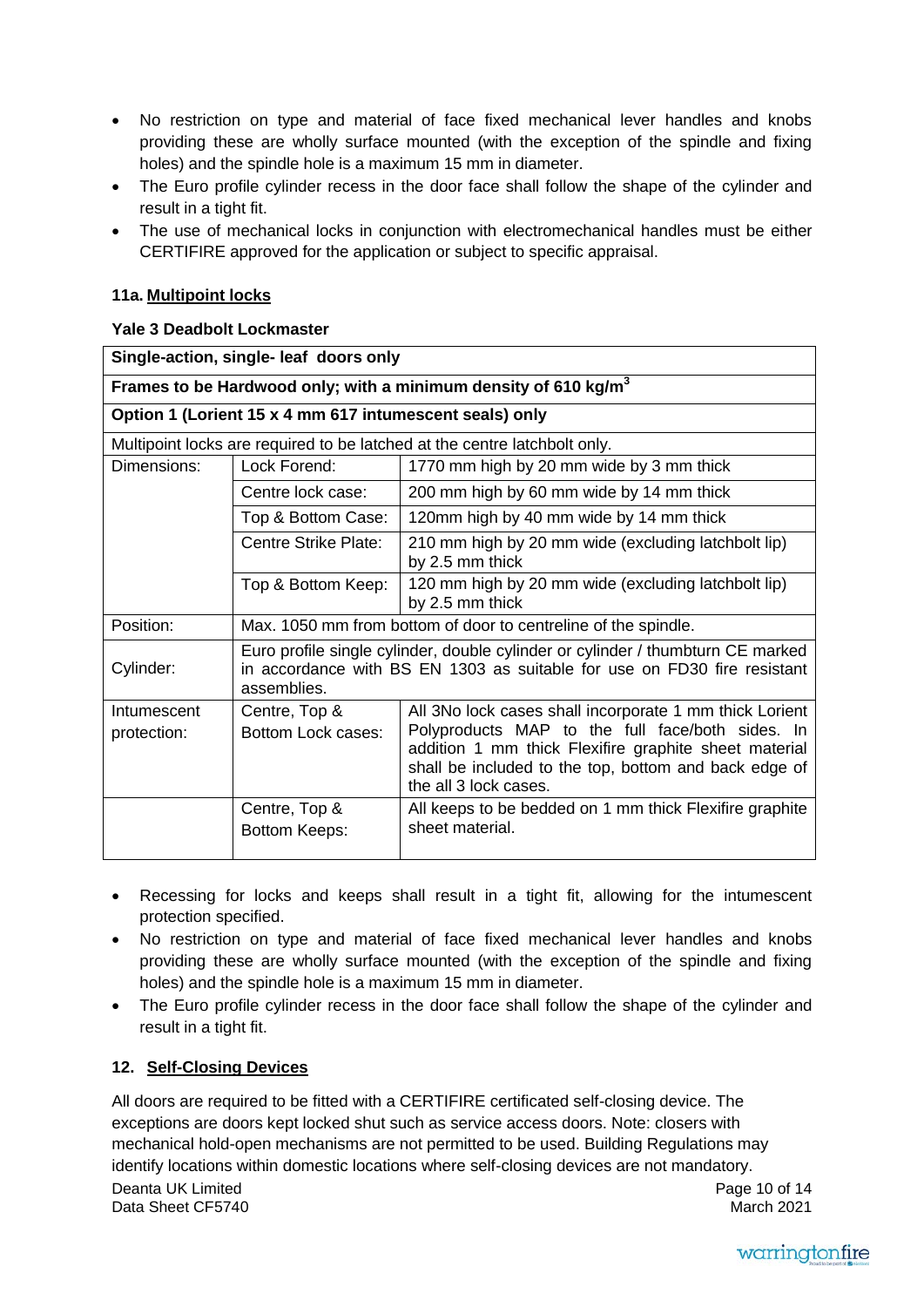The closers shall have a power rating appropriate to the leaf sizes, subject to the closer having the ability to close the door from any angle and against any latch and/ or seals fitted. The closer shall have the ability to provide a minimum size 3 closing force. Where doors are unlatched a minimum size 3 shall be maintained.

Closers shall be CE Marked against EN 1154 and categorised as grade 1 – suitable for use on fire / smoke door assemblies.

#### **12a. Surface mounted overhead closers**

Any CERTIFIRE approved surface mounted overhead closer may be fitted, subject to the conditions contained within the relevant certificate.

#### **12c. Concealed overhead closers**

Door assemblies may incorporate CERTIFIRE approved concealed overhead closers in accordance with the following:

- Concealed overhead closers are to be CERTIFIRE approved for use with single-acting, latched and unlatched, intumescent sealed door assemblies consisting of timber faced and edged leaves with timber, cellulosic or mineral cores in timber frames having a fire resistance of 30 minutes (code ITT).
- Intumescent protection to the closer body and arm channel are to be in accordance with the CERTIFIRE certificate of approval for the specified closer.
- Closer body and arm positioning to be in accordance with the CERTIFIRE certificate of approval for the specified closer.
- The minimum required frame density and section size are to be in accordance with the CERTIFIRE certificate of approval for the specified closer.
- Compliance is required with all additional requirements as stated within the CERTIFIRE certificate of approval for the specified closer.

## **12b. Jamb Mounted Closers**

Recessed Deanta DH single-chain door Jamb Mounted closers with a maximum 58 x 27 mm forend and 22 mm diameter x 150 mm deep body are permitted to be used with the above mentioned doorset references within the following constraints:

- i) On internal, single-leaf, single-acting, latched door assemblies<br>ii) In single occupancy, domestic dwellings including on a door b
- In single occupancy, domestic dwellings including on a door between an integral garage and the living accommodation
- iii) On internal doors ONLY within a single residence (flat) of multiple occupancy domestic dwellings
- iv) Use on individual entrance (flat entrance) doors and in common areas within multiple occupancy dwellings and flats and all industrial and commercial applications are expressly excluded.

The forend within the door edge and frame shall be bedded on 1 mm Interdens intumescent sheet material.

**(1) Note: use of uncontrolled jamb mounted closers are permitted on the basis that, when the door is latched shut, it will not detract from the fire performance of the door assembly in the event of a fire. The closing device is not CERTIFIRE approved and no claims are made or should be implied or inferred on the ability of the device to close and latch the door or in respect of its mechanical performance or durability.** 

Deanta UK Limited Data Sheet CF5740 Page 11 of 14 March 2021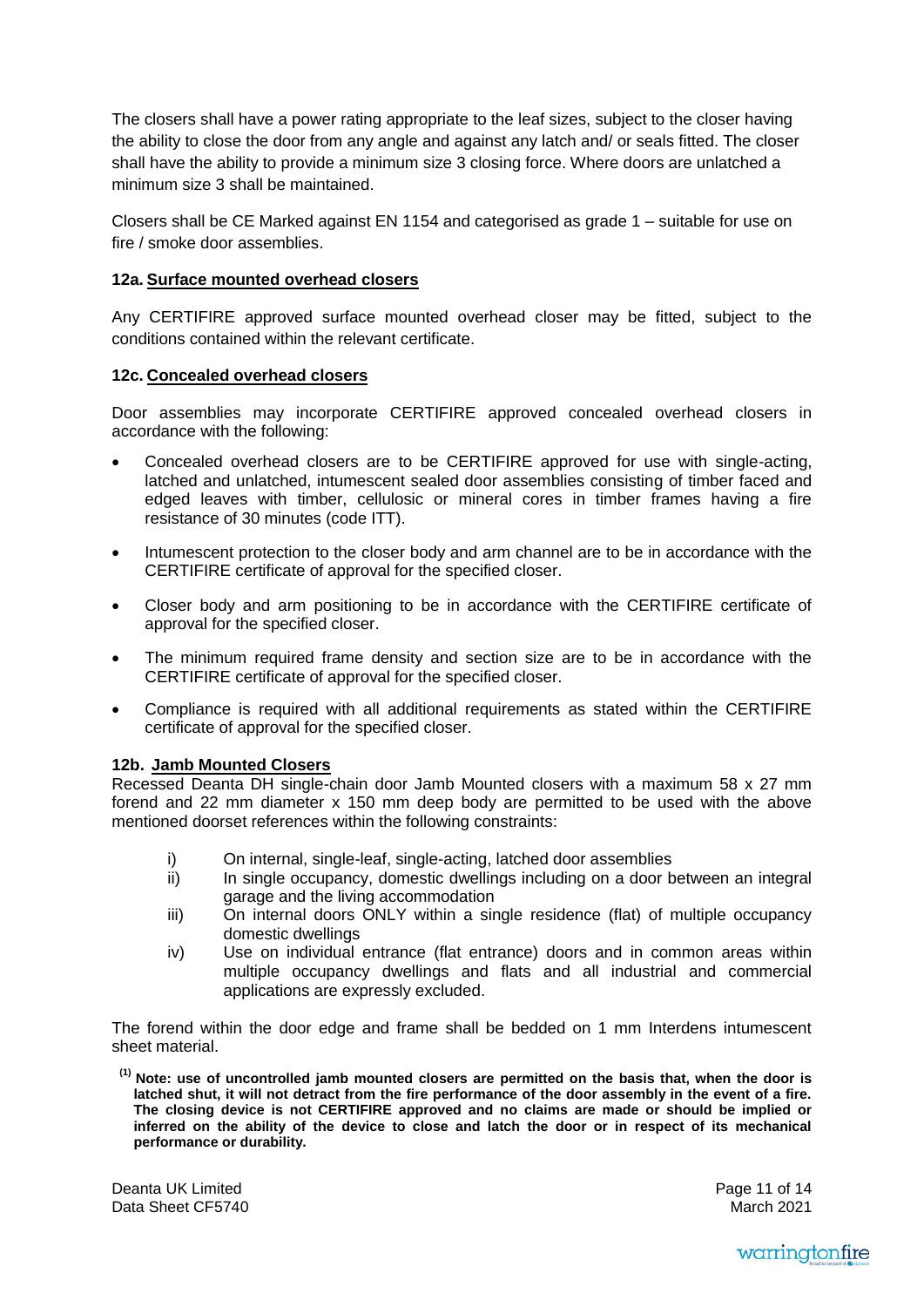# **12d. Transom Mounted and Concealed Closers**

Not permitted

# **12c Floor Springs**

Not permitted

# **13. Ancillary items**

# **Please note that hardware items other than those discussed within this certificate of approval are not permitted.**

# **13a Protection plates and signage**

Surface mounted plastic, steel, aluminium or brass plates are acceptable on the basis that they are:

- $\bullet$  < 2mm thick
- Do not occupy more than 20% of the door leaf in total, or exceed 500mm in height for kickplates and 300mm for mid-plates, whichever is the smaller.
- Do not wrap around the vertical edges, and on the closing face do not extend beneath the door stops (generally 40-50mm narrower than door width)
- Plates/signage can be bonded with a thermally softening adhesive. Additionally screws may be used.

## **13b. Flushbolts**

Not permitted.

Bolts which are wholly surface mounted and do not encroach into the door/frame gap may be fitted providing these items are screw fixed only, and not bolted through the full thickness of the door

# **13c. Pull Handles**

Screw-fixed, bolt-fixed from the back and back-to-back fixed pull handles of steel, brass, aluminium and nylon coated, are permitted providing any through-bolt fixing is of steel.

## **13d. Air transfer grilles**

No site cutting of apertures permitted as this will invalidate the certification.

Where apertures are pre-cut by Deanta UK Ltd, or a CERTIFIRE approved Licensed Door Processor, Intumescent Air Transfer Grilles may be fitted on site by NON-CERTIFIRE approved staff, however, the Intumescent Air Transfer Grilles shall be CERTIFIRE approved for use in FD30 timber based doors. The air transfer grilles must be fitted into apertures prepared in line with the relevant CERTIFIRE certificate for the air transfer grille. Care must be taken to ensure all fitting instructions are followed, including any constraints imposed by the CERTIFIRE certificate with regards to position of the air transfer grille within the door assembly.

Deanta UK Limited Data Sheet CF5740 Page 12 of 14 March 2021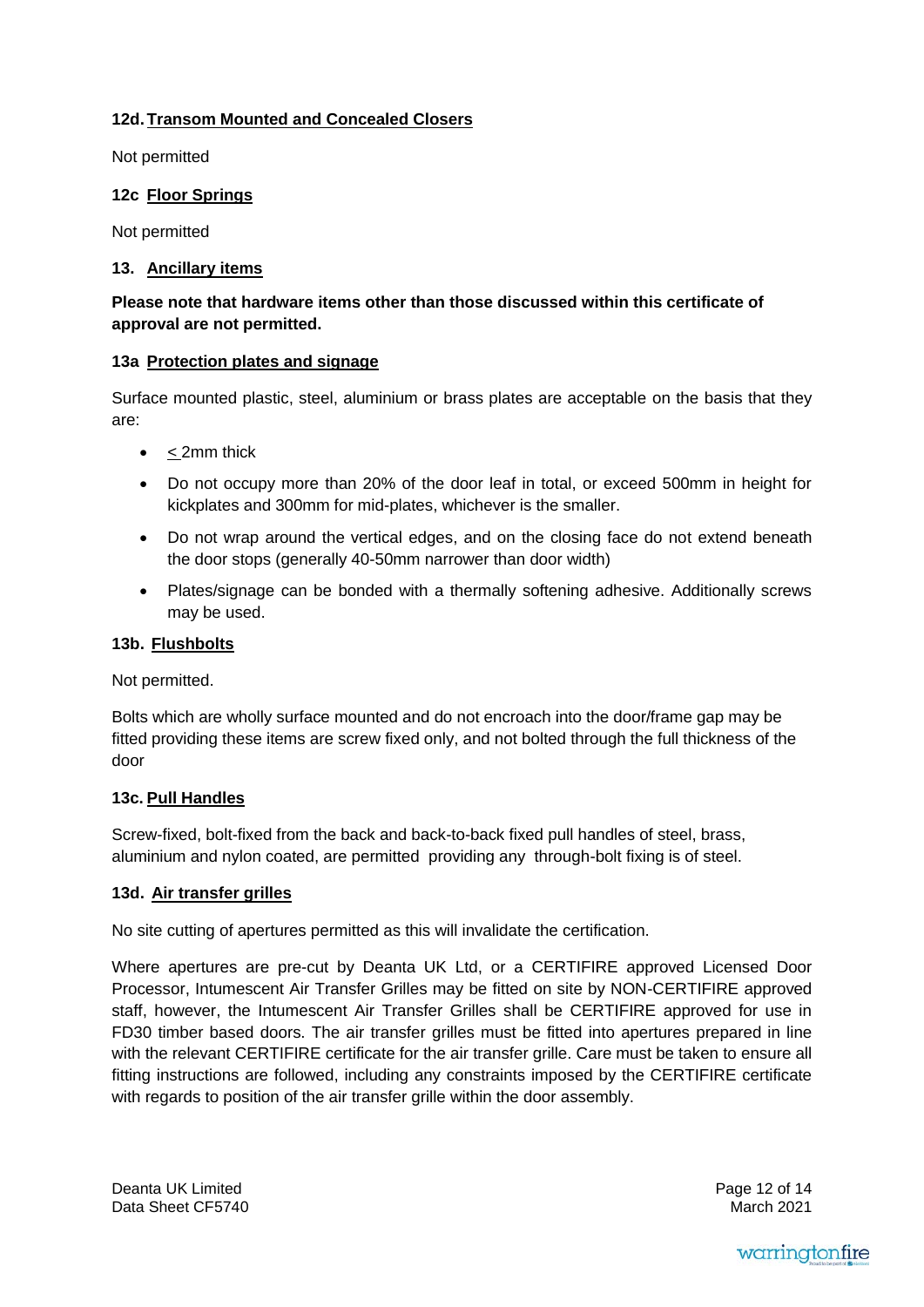# **13e. Letter Plates**

Where letter plates are fitted, the aperture for a letter plate may be formed on site by NON-CERTIFIRE approved staff, however, the letter plates shall be CERTIFIRE approved for use in FD30 timber based doors. The letter plates must be fitted into apertures prepared in line with the relevant CERTIFIRE certificate for the letter plate. Care must be taken to ensure all fitting instructions are followed, including any constraints imposed by the CERTIFIRE certificate with regards to position of the letter plate within the door assembly.

## **13f. Door Viewers**

Door viewers may be fitted into the leaf providing the viewer comprises a metal sleeve and an optical glass lens and is not positioned higher than 1650 mm or lower than 1100 mm from the bottom edge of the door leaf to the centre of the viewer. The viewer shall have an external barrel diameter of not greater than 14 mm and be tightly fitted within the leaf.

A second door viewer may be included providing it is positioned no closer than 100 mm to each other and the maximum/minimum height is maintained.

# **13g. Coat Hooks and Other Surface Mounted Hardware**

Ancillary items which are wholly surface mounted may be fitted providing:

- These items are screw fixed or bonded only
- Are not bolted through the full thickness of the door
- Are not directly above, or closer than 100 mm to any non-insulated glazing

## **13h. Dropseals**

Lorient LAS8001 (35 x 14 mm) dropseals are specifically approved without additional intumescent protection.

Fire and Acoustic Seals Ltd FAS45 (28 x 12 mm) dropseals are specifically approved without additional intumescent protection.

Any other CERTIFIRE approved dropseal with a maximum dimension of 35 x 14 mm may be used, subject to the conditions contained within the relevant certificate.

Where dropseals are fitted, the recess for a dropseal may be formed on site by NON-CERTIFIRE approved staff. Care must be taken to ensure all fitting instructions are followed, including any constraints imposed by the CERTIFIRE certificate.

*Note: Threshold gaps as stated in Section 3 are to be maintained* 

## **13i. Electric Strikes / Electromechanical locks**

Not permitted

Deanta UK Limited Data Sheet CF5740 Page 13 of 14 March 2021